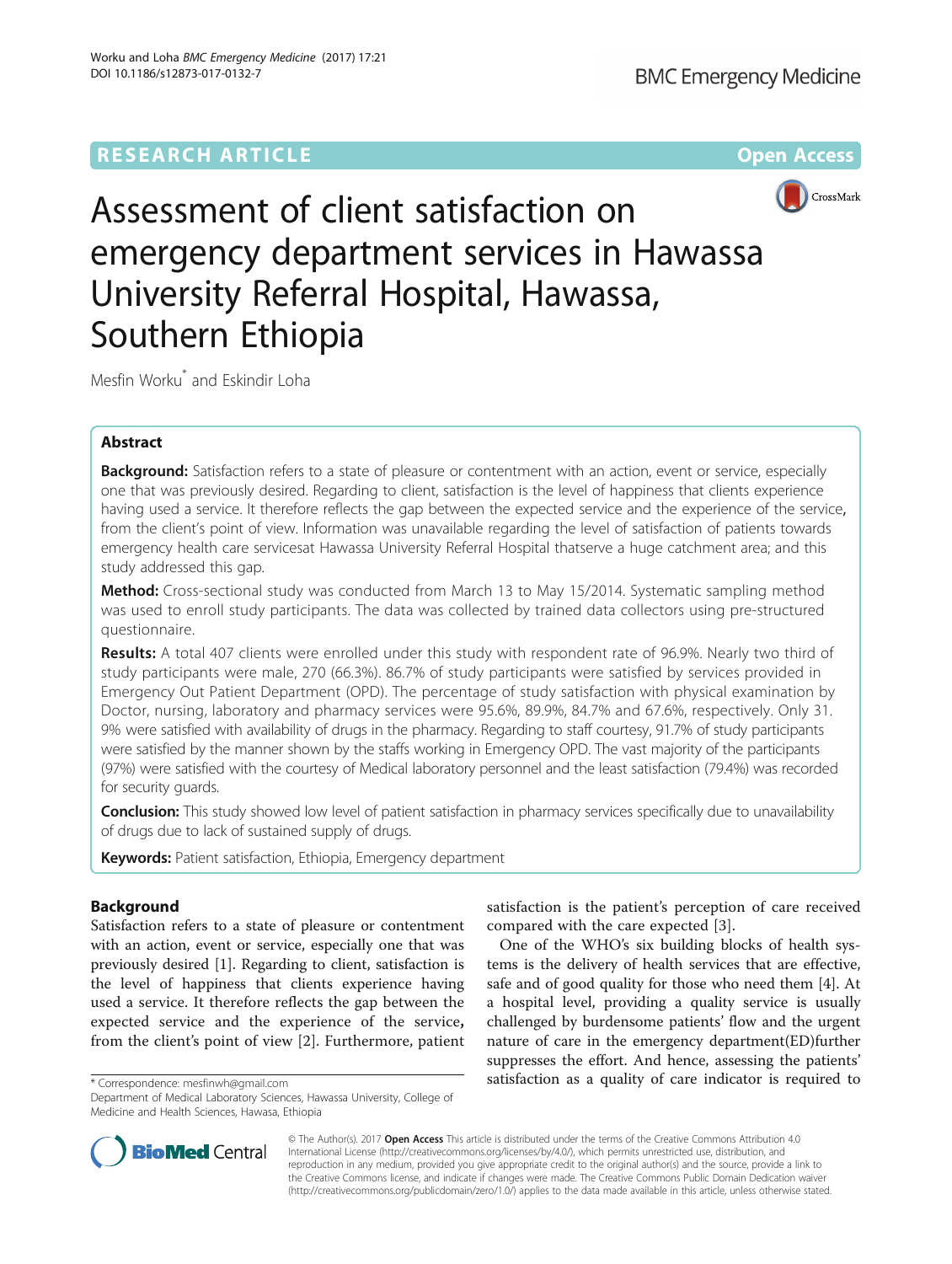monitor the non-technical aspects of quality of care in such settings [[5](#page-4-0)].

Measuring client or patient satisfaction has become an integral part of hospital/clinic management strategies across the globe [[6\]](#page-4-0). Moreover, the quality assurance and accreditation process in most countries requires measuring the satisfaction of clients on a regular basis [\[7](#page-4-0)]. Moreover, patient satisfaction had been an important issue for health care managers and health care providers [[8\]](#page-4-0). Among factors influencing patient satisfaction, the relationship between health care providers and patients was reported to be the most influential [\[9](#page-4-0)]. Meanwhile, expectation about the services, perceived adequacy of consultation duration, welcoming approach and perceived body signaling are considered as determinants of satisfaction [\[10](#page-4-0)].

As patient satisfaction is considered to be a health care outcome and predictor of treatment utilization and adherence to the care and support, assessment of the level of patient satisfaction is very vital. In addition, knowing the needs of patient is of paramount essential for the achievement of sustainable development goal on health service delivery [\[11](#page-4-0)]. Since there is no study on patient satisfaction related to emergency department health care service at Hawassa University Referral Hospital, the current study aimed to assess the level of patients' satisfaction on emergency department health care services.

Ethiopia has a three-tier health system: primary, secondary and tertiary level health care. The primary level health care is composed of health post, health center and primary hospital. A general hospital constitutes the secondary level health care. Meanwhile, Specialized Hospital makes the tertiary level and expected to serve up to five million people. And this study was conducted at a facility grouped under tertiary level care [[12\]](#page-4-0).

## Methods

### Study setting

Hawassa is the capital city of southern Ethiopia and it is located 275 km to the south of the capital city of Ethiopia, Addis Ababa. Hawassa University Referral Hospital (HURH) is a tertiary level hospital serving around 12 million people in the Southern Nations, Nationalities and People Region (SNNPR) and the neighboring Oromia region.

## Study design and study period

Across-sectional study was conducted from March 13 to May 15/2014.

#### Sample size determination and sampling method

Sample size was determined using a single population proportion formula. A 95% confidence level, 5%margin of error and 54.1% anticipated satisfaction level of the

patients were considered as inputs [[5\]](#page-4-0). Systematic sampling method was employed. Busy work hours, shifts, personnel, different providers, day of the week and type of client complaint were considered to have had an effect on satisfaction level. The total sample size was distributed to different shift proportionately. In order to select participants in each shift, random numbers were used.

### Measurement and data collection

Pre-structured questionnaire were developed by authors for current research in English and then translated to working language of country (Amharic). Data was collected via faceto-face interviews by trained data collectors rather than investigator to avoid researcher biases. The questionnaire contained satisfaction indicators socio-demographic characteristics of the emergency clients and different dimensions of emergency services such as consultation time with physician, courtesy of staff, health care service, and waiting time (Additional file [1\)](#page-4-0).

Due to the fact that emergency service is given to 24 hours only, the clients were interviewed immediately after getting emergency service within this time frame. i.e. at the time of admission to inpatient ward from emergency department or before the clients go to their home after getting emergency service.

### Quality control

To maintain the quality of the data, data collectors were trained and the questionnaire was pretested. The interviewers did not wear uniforms or badges. The interviewers were oriented about unifying their communication and the process of interviewing the clients.

#### Data analysis

Data was cleared, edited, coded after it was entered into Epi Info version 3.5.1 and was exported to SPSS version 20. Descriptive statistics was used to determine satisfaction indices. Factor analysis was done to identify factors that explained most of the variance observed in the population with regard to each scale.

### Operational definition

Clients: are individuals who are patients, relatives and friends get services directly or indirectly from emergency department.

Relatives or friends: individuals who brought the patient and responds about service while they accompany the patients.

Urban: refers to Hawassa town where clients is living. Rural: refers to out of Hawassa town where clients.

## Results

A total 407 clients were enrolled under this study with respondent rate of 96.9%. Nearly two third of study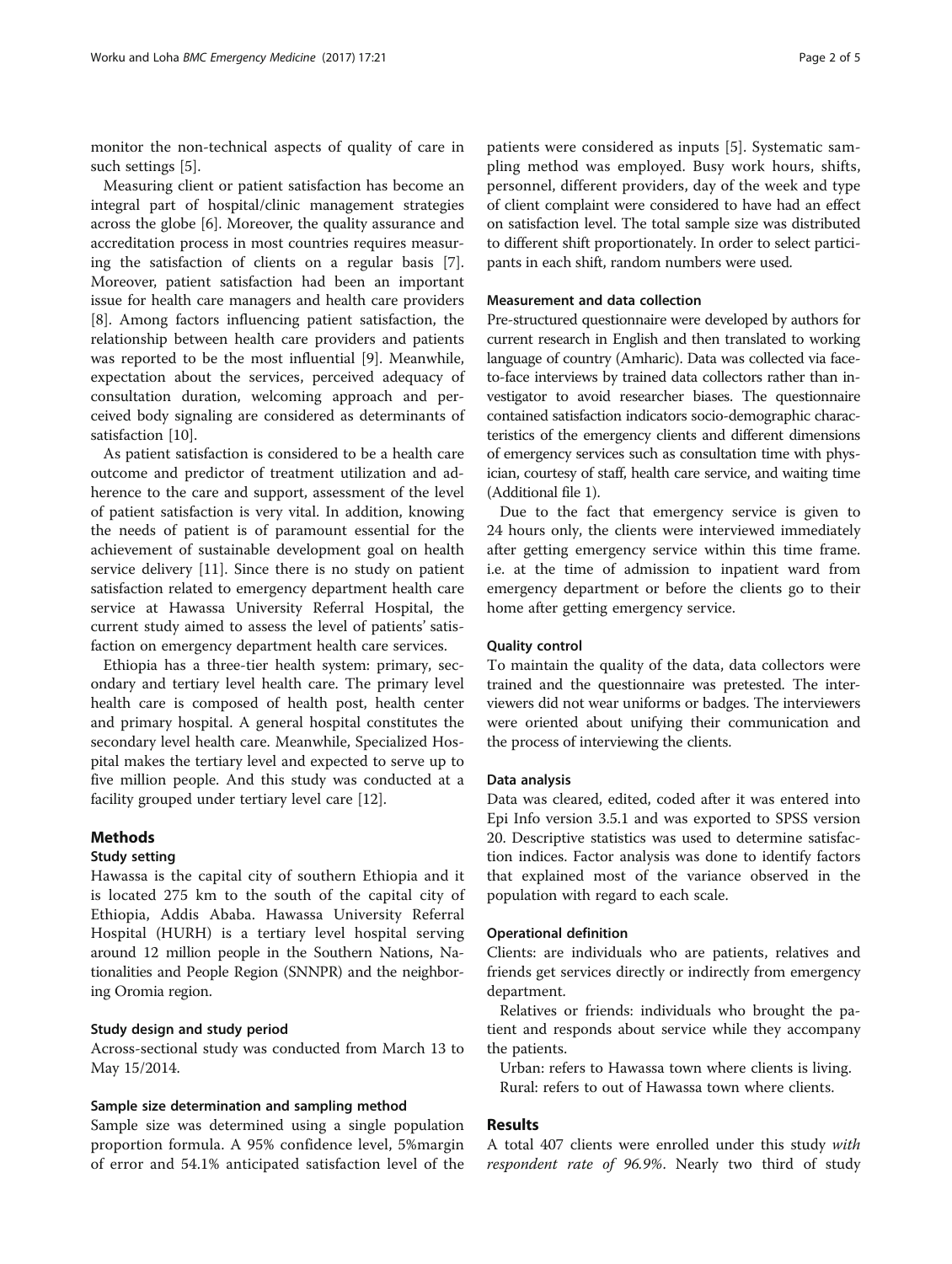participants were male 270 (66.3%). The age of the study participants ranged betweenwas18 and 67 years. The majority of study subjects were in age group 28–37 years. Regarding the level of education, high school students (31.7%) outnumbered the rest. The study participants were getting services in three shifts: morning, evening and night. The busiest time of visit was morning (47.9%), which was followed by evening (40.0%) and night (12.0%). Nearly half, 47.2% of the respondents visited the emergency department for the first time. Concerning to the address of study participant, slightly more than half of the participants were from urban areas, 242 (59.5%). The vast majority of the interviewees (91.4%) were relatives/friends (Table 1).

The majority, 86.7% of the study participants were satisfied by services rendered in emergency department. The satisfaction rate in in the professional care rendered by doctors, nurses, laboratory and pharmacy personnel were 95.6, 89.9, 84.7 and 67.6, respectively. The least satisfaction rate, 31.9% was specifically reported about the availability of drugs in the pharmacy. Regarding to staff courtesy, 91.7% of study participants were satisfied by the manner shown by staffs and among these 97% were satisfied by laboratory personnel, and the lowest satisfaction rate (79.4%) was recorded for courtesy of the hospital guards (Table [2](#page-3-0)).

## Discussion

In Ethiopia, the health care insurance scheme is on its early stage and the implementation is yet to be initiated. And none of the clients who visited this hospital had any kind (private/government) of health insurance and all were paying out of their pocket for the service. Clients visiting the emergency department have the same socio-economic profile with that of the general population of the country since this hospital is the first of its kind in the region in terms of providing tertiary/specialized level care. Meanwhile, quality service provision is expected, service rendered in emergency department needs greater emphasis.. Therefore, factors affecting this service should be identified and necessary measures should be taken to improve the quality of the service [[13](#page-4-0)].

Our study showed that the overall patient satisfaction level of service given in Emergency OPD was 86.7%. This is higher than study conducted in Eastern part of Ethiopia (54.1%), South Western part of Ethiopia (77.0%) and Tertiary Hospital in south Nigeria (66.8%) [[2, 5](#page-4-0), [8](#page-4-0)]. This variation may be attributed to the fact that this study was conducted in a high-level facility with relatively sufficient number of health professional. In addition, differences in the time of the study and the type the study participants may be another reason for the variation.

| Demographic characteristics | Frequency      | Percent |
|-----------------------------|----------------|---------|
| Gender                      |                |         |
| Male                        | 270            | 66.3    |
| Female                      | 137            | 33.7    |
| Total                       | 407            | 100.0   |
| Age                         |                |         |
| 18-27                       | 98             | 24.1    |
| 28-37                       | 140            | 34.4    |
| 38-47                       | 116            | 28.5    |
| 48-57                       | 49             | 12.0    |
| 58-67                       | $\overline{4}$ | 1.0     |
| Total                       | 407            | 100.0   |
| Level of education          |                |         |
| Illiterate                  | 27             | 6.6     |
| Read and write              | 55             | 13.5    |
| Elementary                  | 60             | 14.7    |
| High school                 | 129            | 31.7    |
| Diploma                     | 83             | 20.4    |
| Degree and above            | 53             | 13.0    |
| Total                       | 407            | 100.0   |
| Timeofvisit                 |                |         |
| Morning                     | 195            | 47.9    |
| Evening                     | 163            | 40.0    |
| Night                       | 49             | 12.0    |
| Total                       | 407            | 100.0   |
| Frequency of visit          |                |         |
| New                         | 192            | 47.2    |
| Repeat                      | 215            | 52.8    |
| Total                       | 407            | 100.0   |
| Client                      |                |         |
| Patient                     | 35             | 8.6     |
| Relative/friend             | 370            | 91.4    |
| Total                       | 407            | 100.0   |
| Address of client           |                |         |
| Urban                       | 242            | 59.5    |
| Rural                       | 165            | 40.5    |
| Total                       | 407            | 100.0   |

The current study indicated that 95.3% of study participants were satisfied with physical examination by the physicians. This finding is slightly greater than the study conducted at Jimma University specialized hospital and Tertiary Hospital in south Nigeria [\[5, 8\]](#page-4-0). However, a recent study from Jimma specialized hospital indicated

Table 1 The sociodemographic characteristics of study participants of emergency outpatient department, March 13 to May 15/2014, Hawassa University Referral Hospital, Hawassa, southern Ethiopia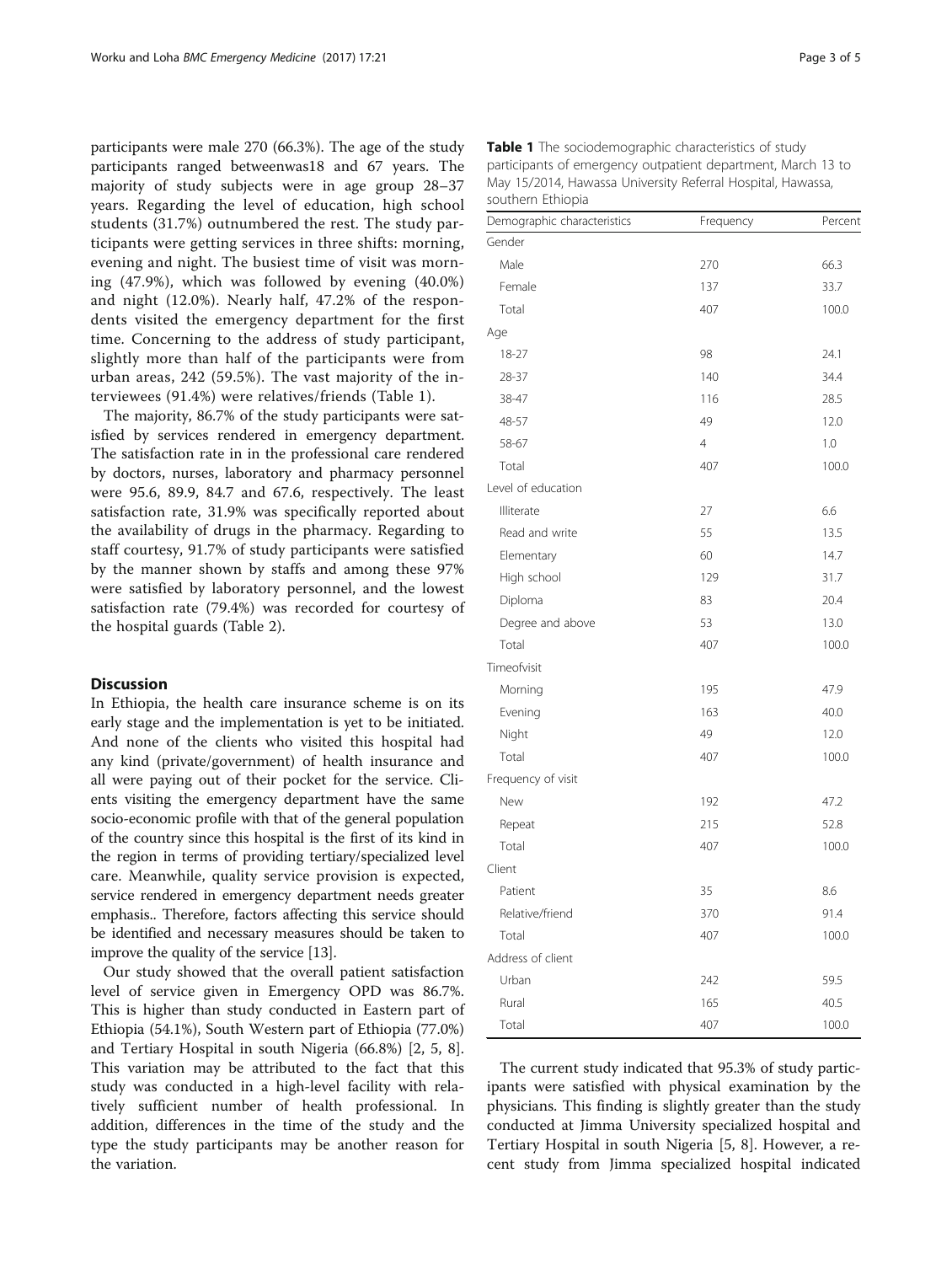<span id="page-3-0"></span>Table 2 The overall satisfaction rate of study participant regarding services and courtesy of staff at emergency outpatient department, from March 13 to May 15/2014, Hawassa University Referral Hospital, Hawassa, southern Ethiopia

| Ouestions                                                                      | Dissatisfied (%) | Satisfied (%) |
|--------------------------------------------------------------------------------|------------------|---------------|
| Consultation time with physician                                               | 19(4.7)          | 383(95.3)     |
| Courtesy of staff                                                              |                  |               |
| Doctor                                                                         | 19(4.7)          | 387(95.3)     |
| Nurse                                                                          | 28(6.9)          | 377(96.1)     |
| Medical Laboratory professionals                                               | 12(3.0)          | 376(97.0)     |
| Pharmacy professionals                                                         | 35(8.7)          | 366(91.3)     |
| Registration staff                                                             | 25(6.2)          | 380(93.8)     |
| Securityguard                                                                  | 84(20.6)         | 323(79.4)     |
| Porter                                                                         | 29(7.4)          | 364(92.6)     |
| Casher                                                                         | 34(8.6)          | 363(93.4)     |
| The overall satisfaction of courtesy                                           | 32(8.3)          | 367(91.7)     |
| Health care service                                                            |                  |               |
| Physical examination by Doctor                                                 | 18(4.4)          | 388(95.6)     |
| Nursing services                                                               | 41(10.1)         | 363(89.9)     |
| Medical Laboratory services                                                    |                  |               |
| Availability of the test                                                       | 94(24.3)         | 293(76.6)     |
| Waiting time to get the lab<br>professionals                                   | 21(5.5)          | 364(94.5)     |
| Waiting time to get lab result                                                 | 32(8.3)          | 353(91.7)     |
| Payment for lab tests.                                                         | 65(17.0)         | 318(83.0)     |
| Cleanliness of lab                                                             | 76(19.8)         | 308(81.2)     |
| Cleanness of Waiting area                                                      | 99(25.7)         | 286(74.3)     |
| Completeness of information                                                    | 25(6.5)          | 360(93.5)     |
| The overall satisfaction of Lab services                                       | 59 (15.3)        | 326(84.7)     |
| Pharmacyservice                                                                |                  |               |
| Availability of drug                                                           | 270(68.1)        | 127(31.9)     |
| Payment for drug                                                               | 79(20.2)         | 313(79.8)     |
| Completeness of information on<br>how and when to take the prescribed<br>drugs | 34(8.8)          | 361(91.2)     |
| The overall satisfaction of pharmacy<br>services                               | 128(32.4)        | 267(67.6)     |
| The overall satisfaction of ED services                                        | 53 (13.4)        | 345(86.6)     |

ED Emergency Department

that the satisfaction level was much lower (60.3%) than this study [\[14](#page-4-0)].

Regarding the service provided by the nursing staff, 89.9% of the participants were satisfied with the care. This study finding is comparable with study conducted in Black Lion Hospital (90.1%), Addis Ababa, Ethiopia [[15\]](#page-4-0). Similar study from Iran [[13\]](#page-4-0) reported that 82.8% of the study participants were satisfied and, which is a little bit lower than this figure in the current study. On the other hand, the report (67.1%) from Gondar (Ethiopia)

[[16\]](#page-4-0) was much lower. The probable reason may be the nature of the clients (the level of satisfaction by the patients themselves and their relatives could be vary), differences in the level of facilities and also time.

Concerning pharmacy services, 68.1% of study participants were dissatisfied. This was mainly because of the unavailability of drugs partially or totally in the unit. The stock-out might be related to the government drug supply system that was lengthy for the sake of averting corrupted practices. The complaints of the clients we observed were due to the unavailability of the item while they were prepared to purchase out of pocket.As a result the clients were forced to buy prescribed drugs with exaggerated price from private pharmacies. Because of this fact, more than half of the study participants were dissatisfied by pharmacy services. This finding is comparable with a similar study conducted in Jimma specialized hospital that reported 70% satisfaction level [\[2](#page-4-0), [7](#page-4-0)].

One of the domains of emergency outpatient department is laboratory service. Based on the findings of the current study, the overall satisfaction rate of laboratory service was84.7%. This result is comparable with the report (85.5%) of similar study conducted in Addis Ababa, Ethiopia [[17\]](#page-4-0). However this finding is higher than the report (60.4%) of other Ethiopian study from Nekemte Referral Hospital, [[18](#page-4-0)].

Based on current study, 91.7% of study participants were satisfied by the courtesy of the staffs working in Hawassa University Referral Hospital Emergency OPD. However the satisfaction rate of study participants about their encounter with security guards was relatively low compared to the study conducted in Iran [\[13](#page-4-0)]. The differences might be due to misunderstanding of manners, duties and responsibilities of clients' handling.

## Limitations

Evidence based intervention related to client satisfaction can be implemented based on such assessment data. However we believe that there may bepotential confounding factors that we did not take into account neither in data collectiontools preparation nor in the analysis. We didn't measure waiting time from patient arrival until leaving the emergency outpatient department. Patients with different clinical presentations might have different satisfaction rates, and also the severity of cases may influence satisfaction rates. On the other hand using a relative or friend accompanying the patient to assess satisfaction of the service (the majority in our case) might have its own limitations since their view could be different from the patient him/herself. In addition, the absence of other alternative tertiary level care facility may suppress disclosing dissatisfactions and also compel the respondents to submit to the standards of care without questioning. In addition, there are no standard procedures or tools to assess patient